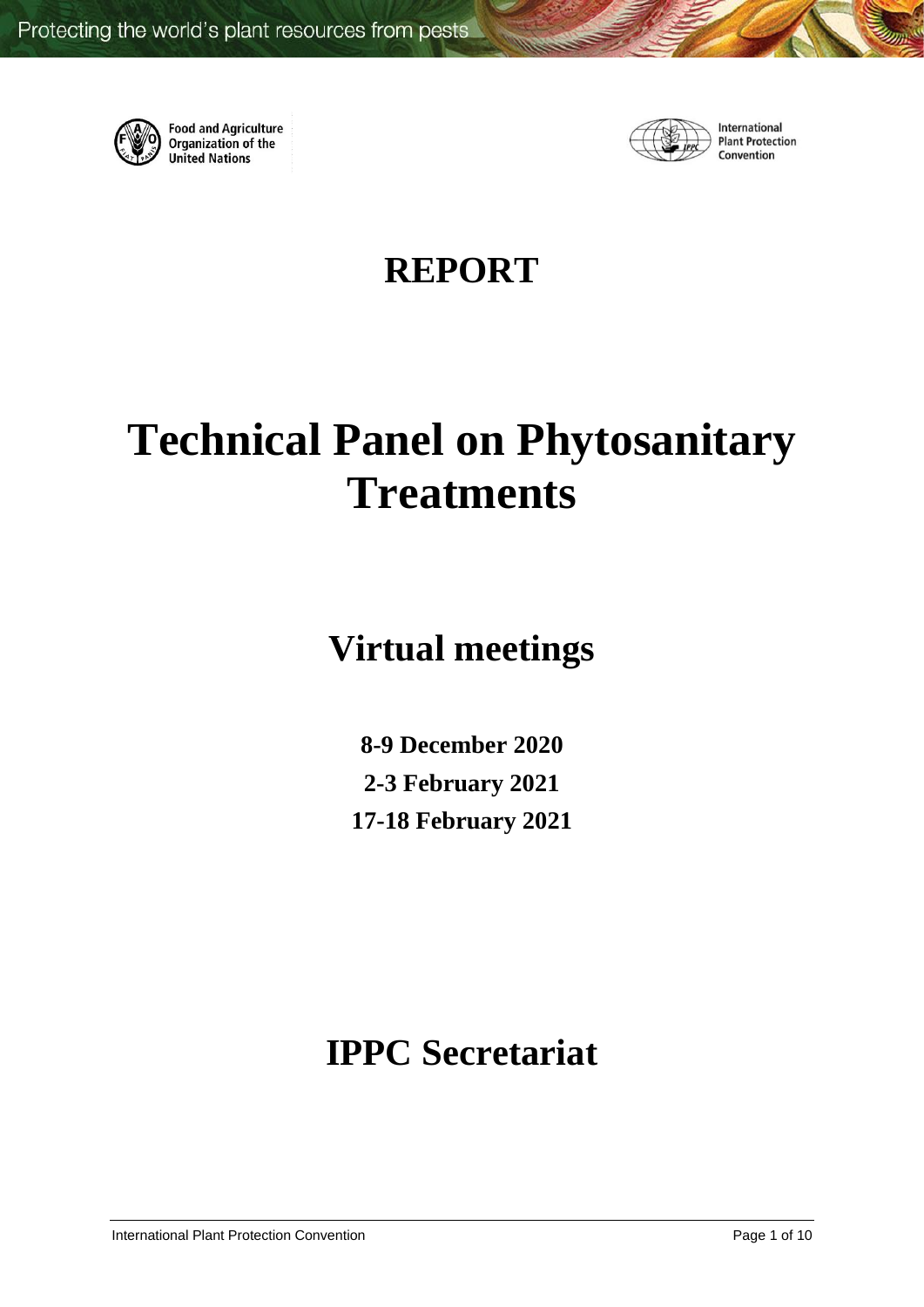FAO. 2021. *Report of the three virtual meeting of the Technical panel on Phytosanitary Treatments, 8-9 December 2020, 2-3 and 17-18 February 2021.* Published by FAO on behalf of the Secretariat of the International Plant Protection Convention (IPPC). 10 pages. Licence: CC BY-NC-SA 3.0 IGO.

The designations employed and the presentation of material in this information product do not imply the expression of any opinion whatsoever on the part of the Food and Agriculture Organization of the United Nations (FAO) concerning the legal or development status of any country, territory, city or area or of its authorities, or concerning the delimitation of its frontiers or boundaries. The mention of specific companies or products of manufacturers, whether or not these have been patented, does not imply that these have been endorsed or recommended by FAO in preference to others of a similar nature that are not mentioned. The views expressed in this information product are those of the author(s) and do not necessarily reflect the views or policies of FAO.



Some rights reserved. This work is made available under the Creative Commons Attribution-NonCommercial-ShareAlike 3.0 IGO licence (CC BY-NC-SA 3.0 IGO[; https://creativecommons.org/licenses/by-nc-sa/3.0/igo/legalcode\)](https://creativecommons.org/licenses/by-nc-sa/3.0/igo/legalcode).

Under the terms of this licence, this work may be copied, redistributed and adapted for non-commercial purposes, provided that the work is appropriately cited. In any use of this work, there should be no suggestion that FAO endorses any specific organization, products or services. The use of the FAO logo is not permitted. If the work is adapted, then it must be licensed under the same or equivalent Creative Commons licence. If a translation of this work is created, it must include the following disclaimer along with the required citation: "This translation was not created by the Food and Agriculture Organization of the United Nations (FAO). FAO is not responsible for the content or accuracy of this translation. The original English edition shall be the authoritative edition." Disputes arising under the licence that cannot be settled amicably will be resolved by mediation and arbitration as described in Article 8 of the licence except as otherwise provided herein. The applicable mediation rules will be the mediation rules of the World Intellectual Property Organization<http://www.wipo.int/amc/en/mediation/rules> and any arbitration will be conducted in accordance with the Arbitration Rules of the United Nations Commission on International Trade Law (UNCITRAL).

**Third-party materials.** Users wishing to reuse material from this work that is attributed to a third party, such as tables, figures or images, are responsible for determining whether permission is needed for that reuse and for obtaining permission from the copyright holder. The risk of claims resulting from infringement of any third-party-owned component in the work rests solely with the user.

Sales, rights and licensing. FAO information products are available on the FAO website [\(www.fao.org/publications\)](http://www.fao.org/publications) and can be purchased through [publications-sales@fao.org.](mailto:publications-sales@fao.org) Requests for commercial use should be submitted via: [www.fao.org/contact](http://www.fao.org/contact-us/licence-request)[us/licence-request.](http://www.fao.org/contact-us/licence-request) Queries regarding rights and licensing should be submitted to[: copyright@fao.org.](mailto:copyright@fao.org)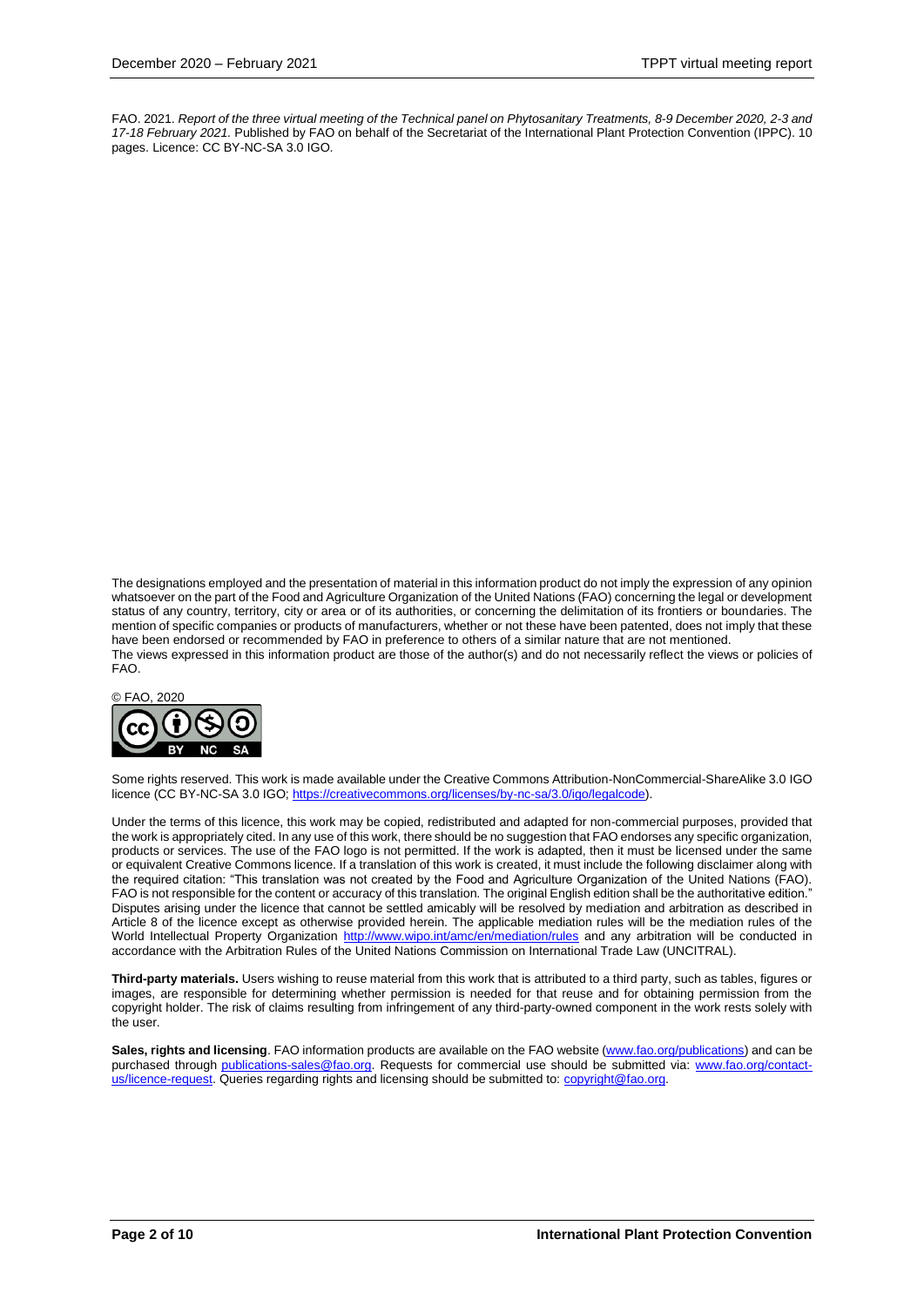### **CONTENTS**

| 1. |                                                                                              |                                                                                           |  |
|----|----------------------------------------------------------------------------------------------|-------------------------------------------------------------------------------------------|--|
|    | 1.1.                                                                                         |                                                                                           |  |
|    | 1.2.                                                                                         |                                                                                           |  |
|    |                                                                                              |                                                                                           |  |
|    | 2.1 Requirements for the use of irradiation as a phytosanitary measure (Revision to ISPM 18) |                                                                                           |  |
|    |                                                                                              | 2.2 Draft PT: Cold treatment for Thaumatotibia leucotreta on Citrus sinensis (2017-029) 9 |  |
| 3. |                                                                                              |                                                                                           |  |
|    |                                                                                              |                                                                                           |  |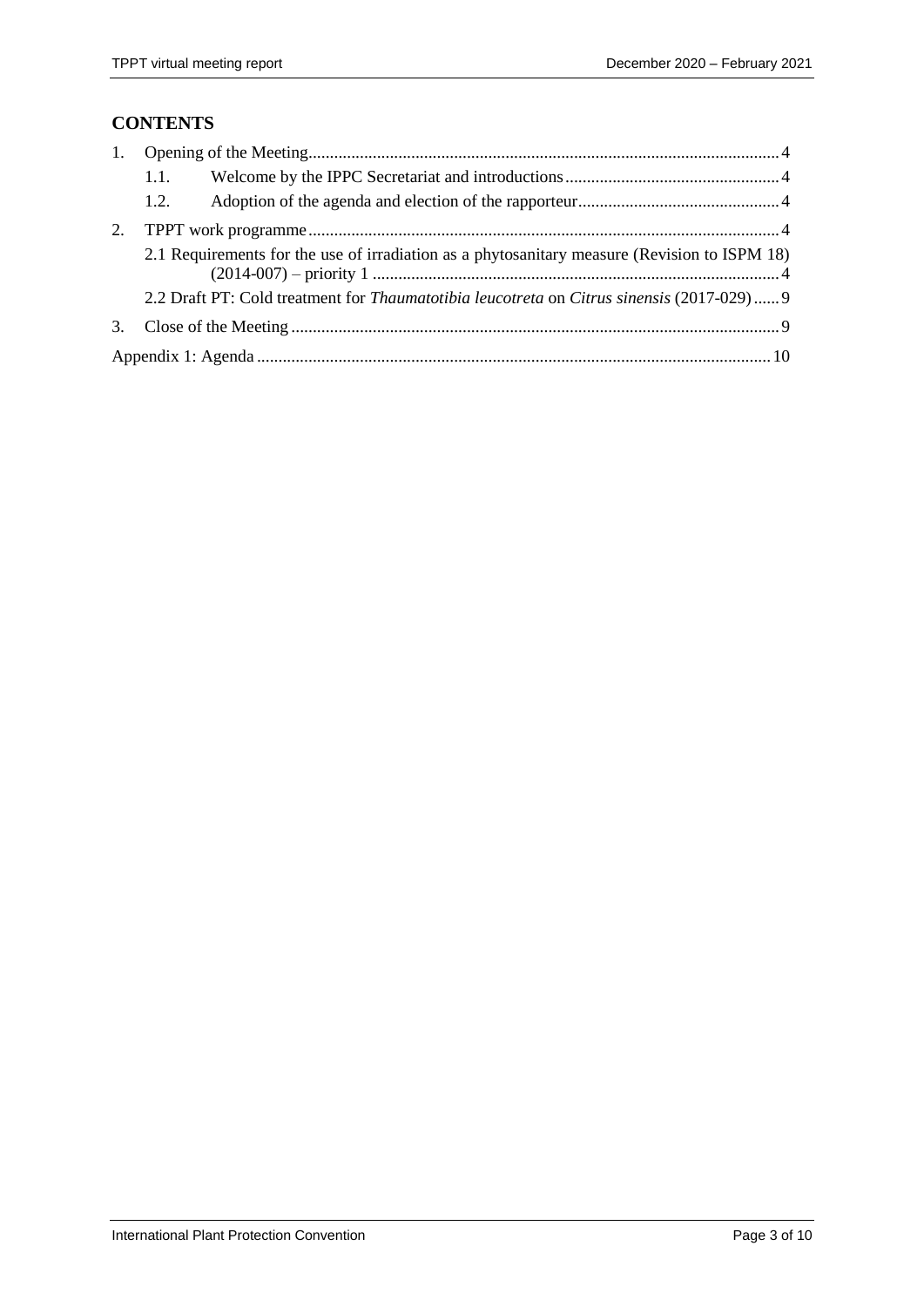*[1] Secretariat note: This is a report of three TPPT meetings that took place on the 8-9 December 2020, 2- 3 February 2021 and the 17-18 February 2021, all concerning the revisions of ISPM 18 (*Requirements for the use of irradiation as a phytosanitary measure)*.*

#### <span id="page-3-0"></span>**1. Opening of the Meeting**

#### <span id="page-3-1"></span>**1.1. Welcome by the IPPC Secretariat and introductions**

- *[2]* The International Plant Protection Convention (IPPC) Secretariat (hereafter referred to as "Secretariat") lead for the Technical Panel on Phytosanitary Treatments (TPPT) chaired the meeting and welcomed the following participants:
	- 1. Mr David OPATOWSKI (TPPT Steward)
	- 2. Ms Andrea BEAM (USA)
	- 3. Mr Toshiyuki DOHINO (Japan)
	- 4. Mr Walther ENKERLIN HOEFLICH (IAEA)
	- 5. Mr Peter LEACH (Australia)
	- 6. Mr Scott MYERS (USA)
	- 7. Mr Michael ORMSBY (New Zealand)
	- 8. Mr Matthew SMYTH (Australia)
	- 9. Mr Eduardo WILLINK (Argentina)
	- 10. Mr Daojian YU (China)
	- 11. Mr Guy HALLMAN (Invited expert)
	- 12. Mr Carl BLACKBURN (Invited expert)
	- 13. Ms Janka KISS (IPPC Secretariat, lead)
	- 14. Mr Artur SHAMILOV (IPPC Secretariat, support)
- *[3]* The full list of TPPT members and their contact details can be found on the International Phytosanitary Portal  $(IPP)^1$ .

#### <span id="page-3-2"></span>**1.2. Adoption of the agenda and election of the rapporteur**

- *[4]* The Secretariat introduced the agenda and it was adopted as presented in Appendix 1 to this report.
- *[5]* Mr Peter LEACH was elected as the Rapporteur.

#### <span id="page-3-3"></span>**2.TPPT work programme**

- *[6]* The Secretariat introduced the following reference documents for the development of ISPMs, highlighting the importance of consistent terminology:
	- IPPC Style Guide and annotated templates
	- ISPM 5 (*Glossary of phytosanitary terms*)
	- Guidelines for a consistent ISPM terminology (in the Procedure Manual for Standard Setting)

#### <span id="page-3-4"></span>**2.1 Requirements for the use of irradiation as a phytosanitary measure (Revision to ISPM 18) (2014-007) – priority 1**

- *[7]* Mr David OPATOWSKI and Mr Guy HALLMAN, the Steward and Assistant Steward introduced the Draft Revision to ISPM 18<sup>2</sup> based on Specification 62: Requirements for the use of phytosanitary treatments as phytosanitary measures<sup>3</sup>.
- *[8]* The Assistant Steward explained that this ISPM was revised to include recent technological developments and also to align with the structure and content of the recently adopted ISPM 42

1

<sup>1</sup>TPPT membership list:<https://www.ippc.int/en/publications/81655/>

<sup>2</sup> 2014-007

<sup>3</sup> Specification 62:<https://www.ippc.int/en/publications/81066/>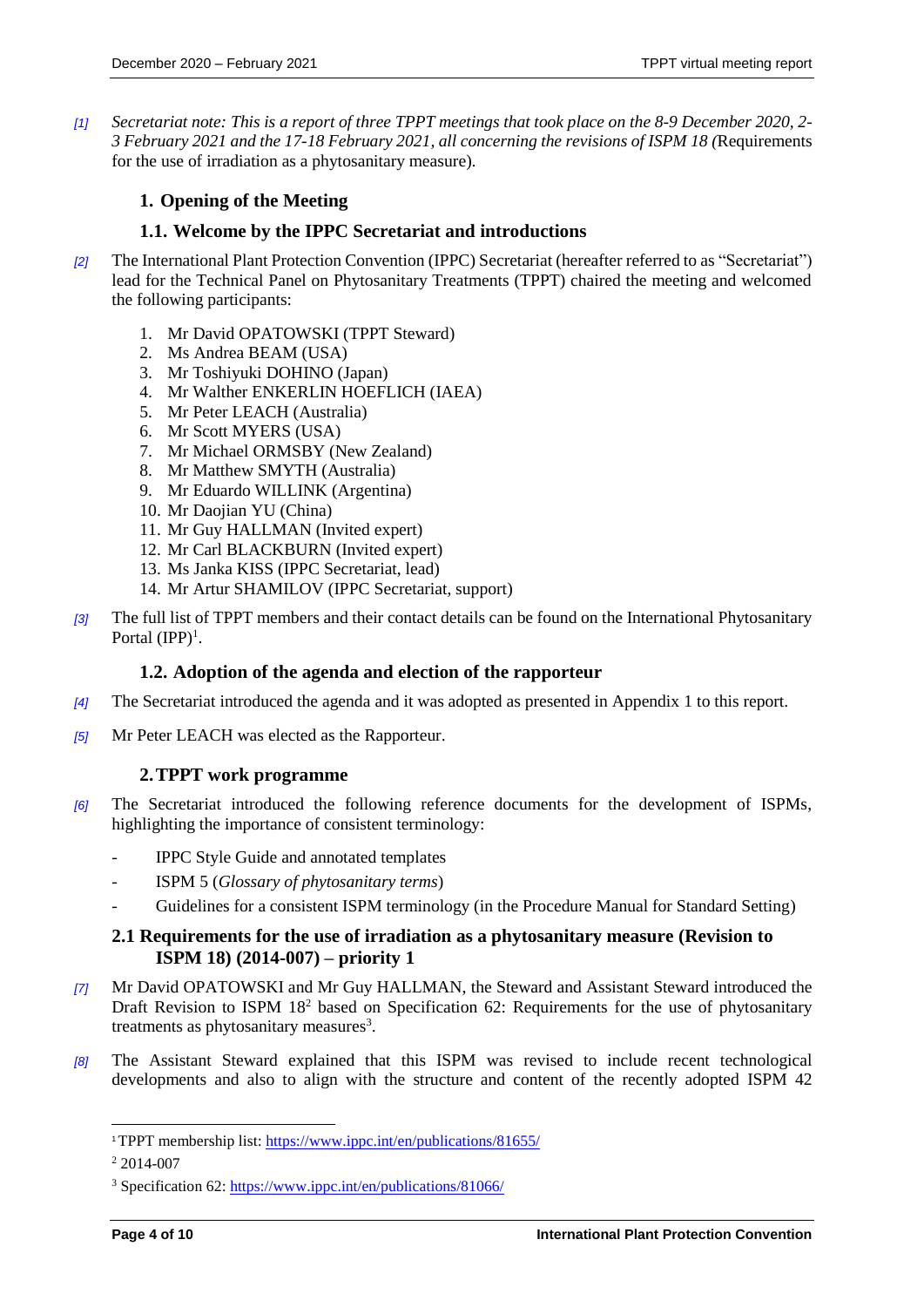(*Requirements for the use of temperature treatments as phytosanitary measures*) and 43 (*Requirements for the use of fumigation as a phytosanitary measure*).

- *[9]* The TPPT reviewed the revised ISPM and discussed the following changes.
- *[10]* **Footnote.** The TPPT discussed whether the footnote in the Scope is needed, discussing the specificities of regulating irradiation treatments that concern food but agreed that as the other requirement ISPMs does not contain such a statement and all PTs have statements to this effect "There is no obligation for a contracting party to approve, register or adopt the treatments for use in its territory.", the footnote could be removed.
- *[11]* **References.** The reference section was updated with documents of the Codex Alimentarius and ISO. The TPPT also included references to the Asia Pacific Plant Protection Commission (APPPC) regional standard (RSPM No 9) and the International Atomic Energy Agency (IAEA) Manual of good practice in food irradiation: Sanitary, phytosanitary and other applications. Both documents provide detailed examples on issues regarding the audit and accreditation of irradiation facilities as well as providing definitions that are irradiation specific and not currently included in ISPM No 5.
- *[12]* **Pest control vs management.** The TPPT agreed to use the wording that aligns with ISPM 42 and 43.
- *[13]* **Operational vs Performance Qualification.** These are non IPPC terms, and they need clarification and definition. Operational Qualification is about the irradiation facility being capable of delivering the right dose, and performance qualification concerns the application of the irradiation for particular commodities. The TPPT agreed to provide clarification in the text later in the application section, rather in the Outline of Requirements. RSPM No 9 has definitions to both of these terms, so the TPPT agreed to review these definitions.
- *[14]* **Contamination.** TPPT revised the section discussing the phytosanitary security of the treated commodity (e.g. to not to mingle treated with untreated commodities). And aligned the wording from ISPM 43 including the sentence: Systems should be implemented to prevent the infestation or contamination of the irradiated commodity.
- *[15]* **Background**. This section was missing from the original ISPM 18, the TPPT drafted the new background section in alignment with the adopted ISPM 43 on fumigation and adapted the last paragraph to the specifics of irradiation. The TPPT decided to use commodity load.
- *[16]* **Authority**. The original ISPM contained a section on authority that was removed in order to align with the structure of adopted ISPMs 42 and 43.
- *[17]* **Treatment objective**. The section on treatment objective specifies what potential outcomes for irradiation treatments may be (mortality, preventing successful development (e.g. non-emergence of adults), inability to reproduce (e.g. sterility), or inactivation), and although it is later considered in detail, the TPPT thought that it is important to explain specifically that mortality is not the only acceptable outcome for irradiation treatments. They also considered the original ISPM 18 wording to be very clear and reflective of the possible options.
- *[18]* **Efficacy**. The section on efficacy was removed as it is outlined in ISPM 28 in detail and is redundant here.
- *[19]* **Vectors**. One member thought that the concept of using the treatment on vectors (e.g. treating thrips to prevent spreading viruses) is an important concept and is worth retaining. However the TPPT thought it was an example only and so although it is a relevant issue, it is too specific for an ISPM, but it may be part of an explanatory document or implementation guide.
- *[20]* **Increase the Maximum Energy for X-ray irradiation of Commodities**. Mr Carl BLACKBURN introduced the discussion paper<sup>4</sup> suggesting to increase the maximum energy of x-ray irradiation of

-

<sup>&</sup>lt;sup>4</sup> 04\_TPPT\_2020\_Dec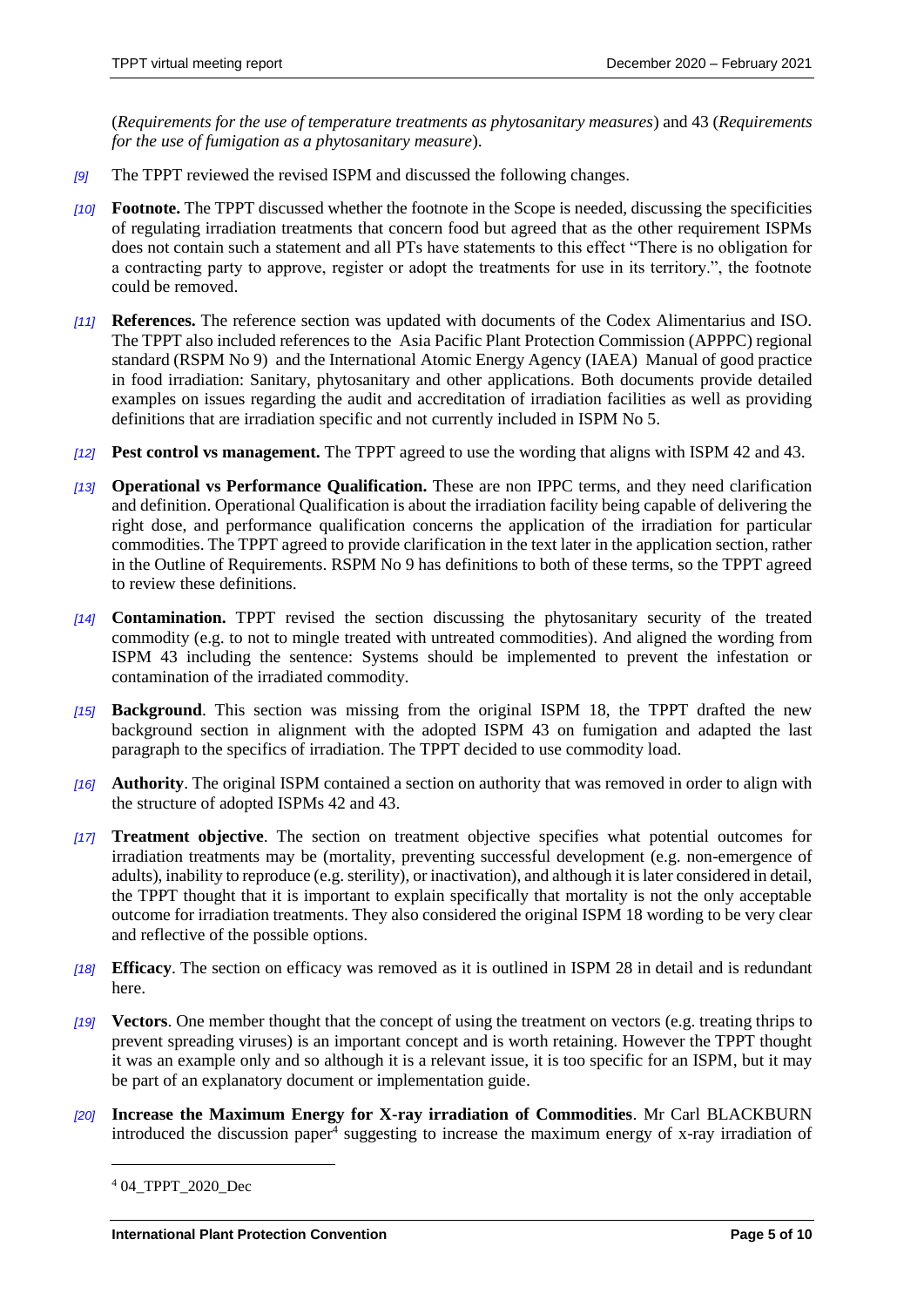commodities from 5 MeV to 7.5 MeV. The original text of ISPM 18 mirrors the standards<sup>5</sup> of Codex Alimentarius Commission in defining a maximum energy of 5 MeV<sup>6</sup>. The secretariat of the Codex Committee on Food Hygiene (CCFH) has forwarded a proposal to adopt 7.5 MeV energy for x-ray irradiation of food to the Chair of the CCFH Priorities Working Group to add to the list of proposals to be considered when they next meet at the fifty second CCFH.

- *[21]* Since the Codex standards (CXC 19-1979 and CXS 106-1983) were developed the technology relating to the generation of x-ray radiation has improved considerably. Modern x-ray sources are more reliable and can operate at energies above a maximum energy of 5 MeV. Such technological developments and the growing commercial availability of technology related to food irradiation are making x-ray irradiation more commercially favourable than irradiation using gamma rays. There are currently at least five countries that allow food irradiation up to 7.5 MeV in their legislation.
- *[22]* Increasing the maximum permitted x-ray energy for food irradiation from 5 MeV to 7.5 MeV will approximately double the efficiency with which an electron beam is converted into X-rays. This increased conversion efficiency provides a higher and more economical commodity throughput at irradiation facilities and reduces processing costs, making x-ray more sustainable, without compromising efficacy nor food safety.
- *[23]* Electron beam and x-ray irradiation is generated by electrical machines and do not rely on radioactive sources (cobalt-60) and therefore avoid the costs of safeguarding radioactive material, is viewed as a means of diversification so as not to become too reliant on one mode of ionizing radiation. Modern electron beam and x-ray approaches offer some additional advantages (they can be turned off when not in use for example).
- *[24]* Mr Blackburn explained that the x-ray radiation is produced by firing a beam of electrons into a metal target ("x-ray converter"). Most of the kinetic energy of the electron beam is lost as heat in the x-ray converter, but a small percentage of this kinetic energy is emitted as x-ray radiation. Hence electron beam irradiation facilities can use this technique to produce x-rays. The benefit is that x-rays are more penetrating than electron beams (X-rays can treat bulky pallets of food, whereas electron beams can treat small packs of food). Raising the maximum permitted x-ray energy for food irradiation from 5 MeV to 7.5 MeV will approximately double the efficiency with which an electron beam is converted into X-rays. This increased conversion efficiency provides a higher and more economical commodity throughput at irradiation facilities and reduces processing costs, making x-ray more sustainable.
- *[25]* There are no implications for the efficacy of the process nor food safety. However, limits to the maximum energy of x-rays are necessary to minimize the risk of atoms in food becoming activated. Theoretically, very high energy x-rays can potentially induce radioactivity in food but, numerous studies have shown that 7.5 MeV x-rays do not induce measurable quantities of radionuclides (induced radioactivity is not detected in food irradiated with 7.5 MeV x-rays and modelling studies of the nuclear interactions calculate a low potential for inducing short-lived radionuclides). Hence several countries have accepted the scientific evidence that 7.5 MeV x-ray irradiation does not raise concerns for efficacy or compromise consumer safety and allow food to be irradiated with 7.5 MeV x-rays because it makes x-ray irradiation more economical and sustainable.
- *[26]* The IAEA considered 7.5 MeV and 10 MeV x-ray interactions in food in a 2002 publication on natural and induced radioactivity in food<sup>7</sup>. An on-going IAEA coordinated research project includes research

-

<sup>5</sup> The Codex Code of Practice for Radiation Processing of Food (reference CXC 19-1979), at 5.2 (a) "X-rays generated from machine sources operated at or below an energy level of 5 MeV", and; The Codex General Standard for Irradiated Foods to change (reference CXS 106-1983 at 2.1(b) "X-rays generated from machine sources operated at or below an energy level of 5 MeV".

 $6$  An energy of 1 mega electron volt (MeV) is equivalent to  $1.6x10^{-13}$  joules of energy and therefore 5 MeV is 8.0x10<sup>-13</sup> J and 7.5 MeV is equivalent to  $1.2x10^{-12}$  J.

<sup>7</sup> [https://www-pub.iaea.org/MTCD/Publications/PDF/te\\_1287\\_prn.pdf](https://www-pub.iaea.org/MTCD/Publications/PDF/te_1287_prn.pdf)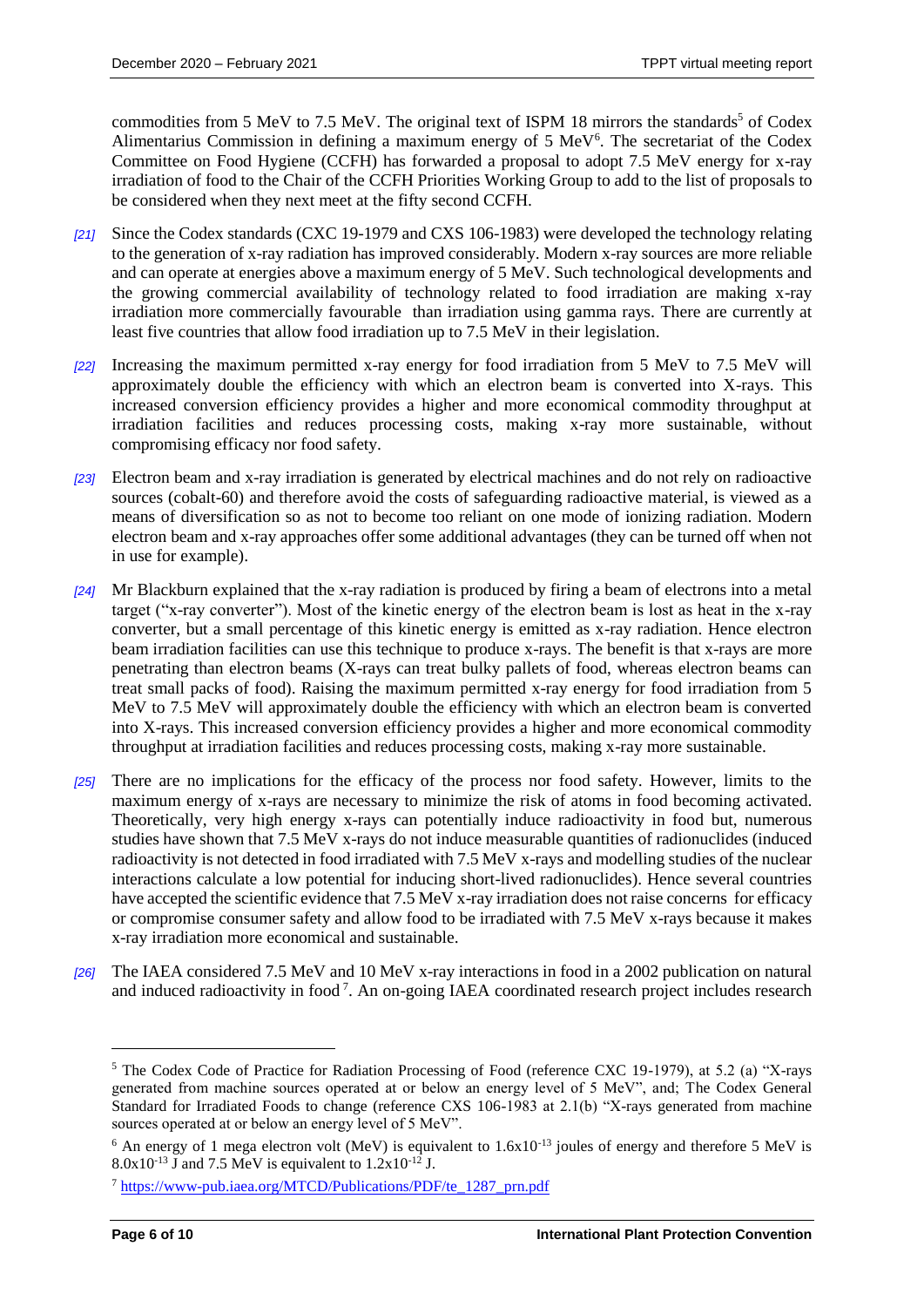work to both model and attempt to measure nuclear activation in foods irradiated by x-rays up to 10 MeV.

- *[27]* The TPPT agreed to the proposal and thus revised the Irradiation application section of ISPM 18.
- *[28]* **Factors affecting treatment efficacy.** The TPPT discussed which are the factors that could influence the efficacy of the irradiation treatments. The TPPT agreed to highlight that the absorbed dose is the most important factor. They discussed the importance is to measure the minimum dose to ensure that it is reached throughout the commodity, and how the commodity configuration in the process load and the density of the product should be taken into consideration when determining the dose distribution. This is important to find the appropriate place to measure the minimum dose (dose mapping). Thus they agreed to mention commodity configuration as one of the factors that does influence efficacy. A second factor that may influence treatment efficacy is oxygen levels. TPPT has recently recommend that modified atmosphere (low oxygen) does not impact on the efficacy of treatments targeting fruit flies. For other target pests, oxygen might be an important factor (low oxygen reducing efficacy in some cases).
- *[29]* **Dmin/Dmax.** The TPPT agreed to specify that Dmin should be equal or higher than the phytosanitary treatment dose, however they discussed that exceeding Dmax is not a phytosanitary issue**,** and although its importance from the commodity quality and the regulatory perspective is recognized, they proposed not to include it as a requirement.
- *[30]* **Live non-viable pest.** The TPPT thought that this was a particular important concept to retain, as the required treatment response is often not acute mortality, but rather to prevent the complete development of the pest or its reproduction.
- *[31]* **Dosimetry.** The TPPT simplified and rearranged the dosimetry section and included 3 subsections on Dosimetry systems (on instruments and equipment), Dose mapping, and Routine dosimetry.
- [32] The Assistant Steward summarized<sup>8</sup> some further points brought up since the last meeting, and the TPPT discuss these, before continuing with the revision.
- *[33]* **Process load**. The TPPT agreed to use this term to indicate the configuration of commodity that is loaded into the treatment chamber.
- *[34]* **Routine dosimetry**. In order to properly monitor that, "routine dosimetry" should be performed, where for a certain process load, the location of the minimum and the maximum dose is determined. Then a reference dosimeter is placed in an accessible location to monitor the treatment dose adjusting the measured dose to arrive to the minimum (and the maximum) dose. They decided to include an example of the calculation of the reference dose in an Appendix of the draft.
- *[35]* **Validation.** Validation is necessary for the approval of the facility by the relevant authorities. It requires that the facility meets the installation requirements (installation qualification), operates to its design specification (operational qualification) and will consistently deliver the required dose to a given process load within predetermined tolerances (performance qualification). Installation qualification and operational qualification are usually undertaken by the national radiation safety authority or nuclear regulatory authority. Performance qualification is usually undertaken by NPPO's.
- *[36]* **Adequate systems for treatment facilities**. The TPPT included a separate section discussing the facilities and the requirement necessary to apply phytosanitary irradiation, similarly to the recently adopted ISPMs on treatment requirements. The TPPT agreed to rearrange the sections of ISPM 18 to align with the other ISPMs, and create a separate section for "Adequate system for treatment facilities", and moved the following sections under it as sub-section: Approval of facilities, Prevention of infestation and contamination after treatment, Labelling and Monitoring and auditing.

-

<sup>8</sup> 03\_TPPT\_2021\_Feb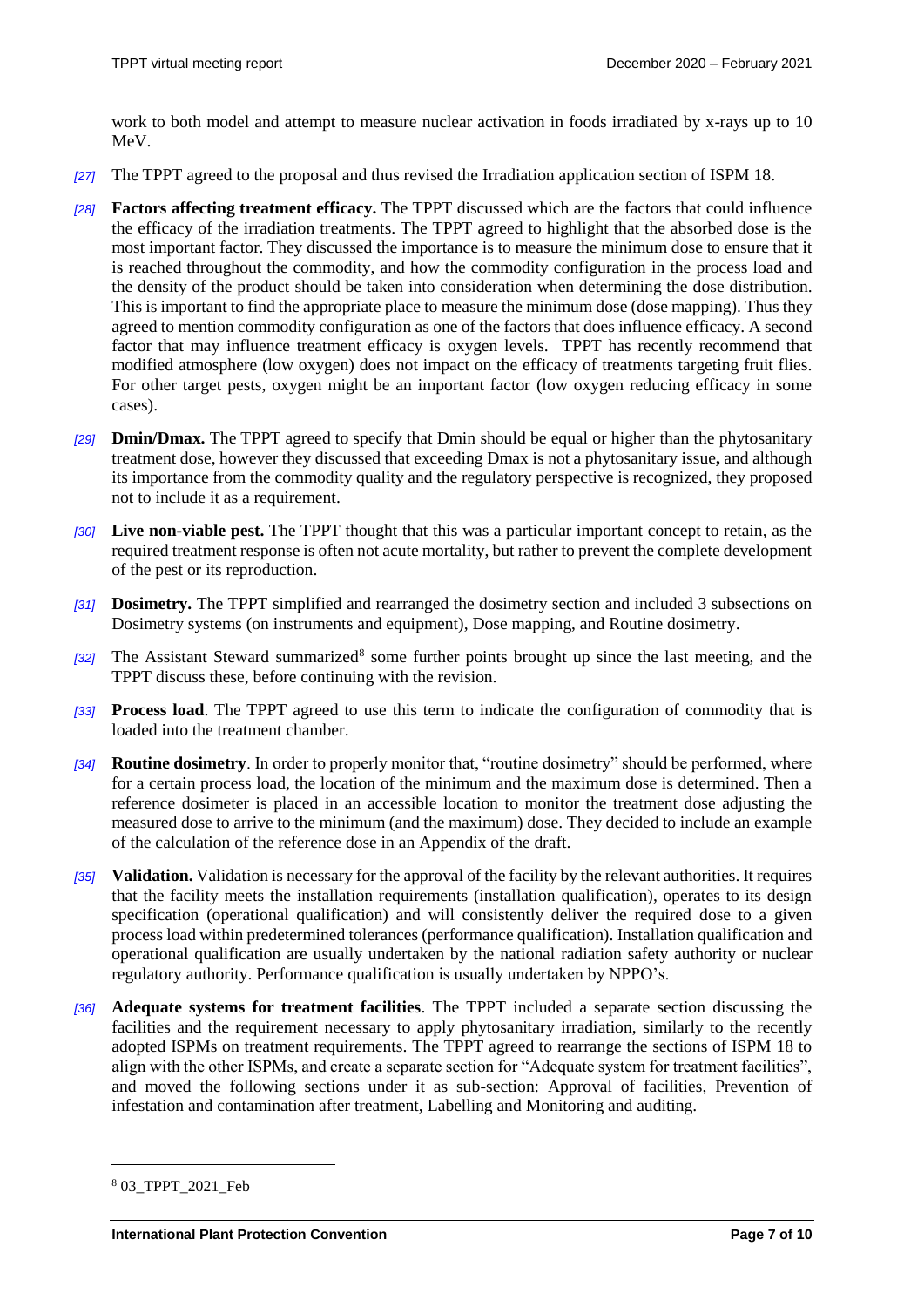- *[37]* **Facilities.** The TPPT discussed that in general, the establishment of an irradiation facility requires the certification of the National Nuclear Agencies. They considered that although the NPPO does not certify the installation of facilities, they need to make sure that the facility is certified by the appropriate authorities when approving its operations for phytosanitary use. They considered that any change in the setup of the irradiating facility (e.g. speed of a conveyor belt) or the process load (e.g. full pallet or half pallet) will require the NPPO to be notified and dose mapping to be repeated.
- *[38]* **Approval of facilities**. The section was updated to include the requirement that was part of the previous version as well. The TPPT decided to revise the terminology and state that the approval should be based on clearance from competent authorities for safety (e.g. radiation safety authority, nuclear regulatory authority) where appropriate and on a set of criteria that include both criteria common to all irradiation facilities and those that are specific to the site and commodity. This section refers to a checklist to be used for the approval process in Annex 1 (previously annex 2).
- *[39]* **Annex 1 – Checklist**. They decided to remove the restriction that the failure to receive an affirmative response to any item should result in the refusal to establish, or the termination of, an approval or certification, because although they felt that the list contains useful information, it should be left up to the NPPO to decide on the approval.
- *[40]* The TPPT agreed that the requirement of adequate facilities for perishable commodities being available would not be a phytosanitary requirement but rather a quality issue (e.g. cooling capacity), and thus it doesn't add value and should be removed.
- *[41]* The TPPT also considered whether to change the list from and annex into a non-prescriptive appendix, however they decided that the list contains some items that are important to check before a facility is authorized.
- *[42]* One member noted that RSPM 9 will need some revising once the revised ISPM 18 is adapted.
- *[43]* **Efficacy research**. The content of the section previously called Phytosanitary system integrity was moved under the new main section, Adequate systems for treatment facilities, and was slightly revised. The second paragraph was discussing efficacy research (that is not included in other ISPMs on requirements) and because ISPM 28 already addresses the issue, the TPPT thought it was unnecessary, and removed from this draft. The appendix of ISPM 18 on "Research protocol**"** was also removed in line with the other requirement ISPMs, as it is non prescriptive and better fits a guidance type of document then a standard.
- *[44]* **System requirements.** The TPPT decided to clarify that meeting the system requirements meant to comply with the requirements described in this section, not the phytosanitary requirements of the importing country. The TPPT discussed that "under specific conditions" meant the factors to be considered discussed earlier in the draft (e.g. oxygen levels, process loads, and configuration).
- *[45]* **Prevention of infestation and contamination after treatment**. The TPPT discussed the issue in connection with irradiation, and felt that it is important that the segregation of treated and untreated commodities are provided, as irradiation does not induce visible changes, and thus it is not apparent whether something was treated yet. The TPPT also noted that it is common for irradiation facilities to use pest resistant packaging (plastic wraps or fine mesh), to preventre-infestation even if the commodity is not held in a pest free enclosure**.** This section is replacing the previous "Phytosanitary security measures at the treatment facility", capturing the same points but in line with the adopted ISPMs on treatment requirements. The relevant section was kept from the previous ISPM to highlight the issue of pest-resistant packaging. They also discussed the segregating commodities could be misleading, as they don't need to be separated from each other, but from non-treated commodities. They adjusted the wording to make this clearer. They also considered to retain the concept of ensuring the phytosanitary security while moving commodities from receiving to treatment areas (pre-treatment crosscontamination) but decided that it was covered elsewhere.
- *[46]* **Labelling.**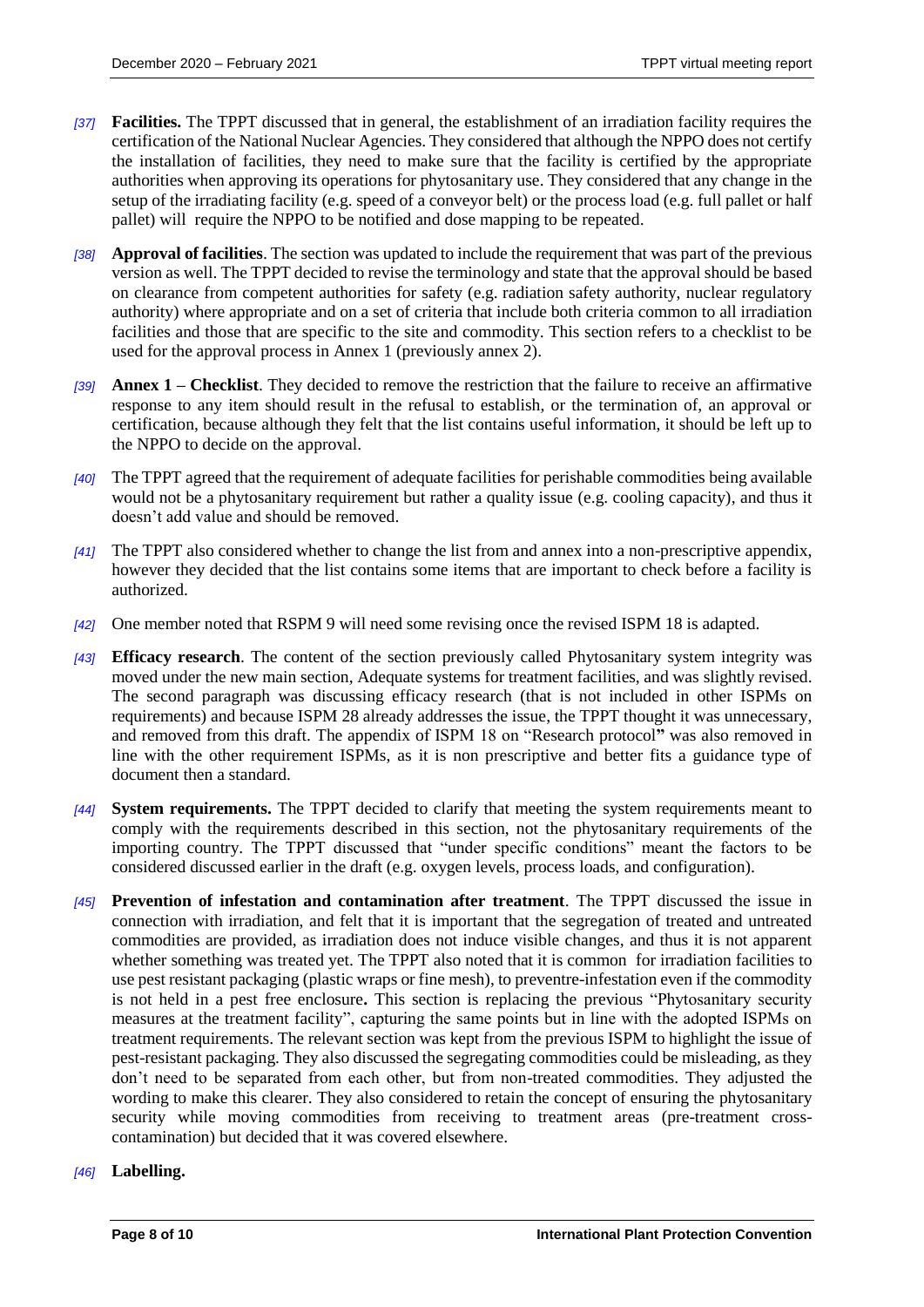- *[47]* Both ISPM 42 and 43 have dedicated sections on labelling which recommends that commodities have lot numbers or other features of identification allowing trace-back for non-compliant consignments.
- *[48]* Labelling of lot numbers is also important for irradiated commodities but the term "labelling" may be confusing because many regulatory bodies responsible for approving food irradiation also have labelling requirements. However labelling provisions for food safety relates to information that informs consumers that the food or components of food have been treated with ionising radiation.
- *[49]* The requirements for specific wording or labelling provisions may vary between regulatory bodies and the TPPT has made no recommendation on food safety labelling requirements.
- *[50]* **Implementation issues.** The TPPT did not discuss specific implementation issues, but they thought that the concept of using the treatment on vectors of diseases is an important concept and is worth providing guidance on.

#### *[51]* The TPPT

- (1) *recommended* the draft revision of ISPM 18 to the SC for review and approval for consultation.
- (2) *recommended* to post the content of the previous Appendix 2 as a guidance document once the new ISPM is adopted

#### <span id="page-8-0"></span>**2.2 Draft PT: Cold treatment for** *Thaumatotibia leucotreta* **on** *Citrus sinensis* **(2017-029)**

*[52]* Due to time constrains, this agenda item was deferred.

#### <span id="page-8-1"></span>**3.Close of the Meeting**

*[53]* The Secretariat thanked the TPPT members for their participation and closed the meeting.